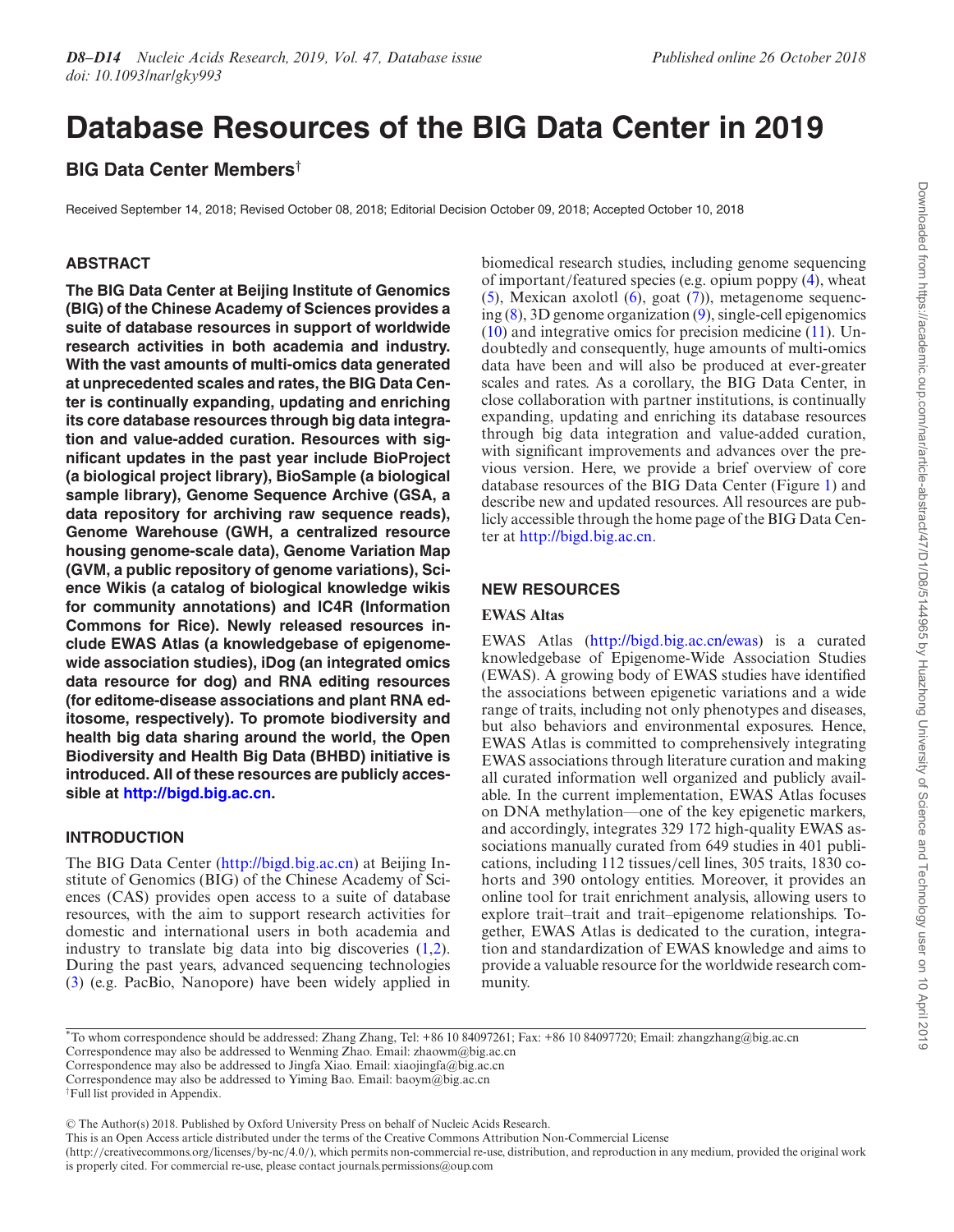<span id="page-1-0"></span>

Figure 1. The BIG Data Center's core data resources. Three categories, viz. data, information and knowledge, are adopted to represent resources that are typically to deposit raw data/metadata (archives), house processed/analyzed data (libraries) and integrate validated knowledge (through literature curation; knowledgebases), respectively. A full list of [data resources, which contains links to each resource, is available at](http://bigd.big.ac.cn/databases) http: //bigd.big.ac.cn/databases.

#### **iDog**

iDog [\(http://bigd.big.ac.cn/idog\)](http://bigd.big.ac.cn/idog), a component of Dog 10K Genomes Project [\(http://dog10k.big.ac.cn\)](http://dog10k.big.ac.cn), is an integrated omics data resource for dog. Currently, iDog houses various types of omics data, primarily including 2 newly *de novo* assembled genomes, 42 871 184 genomic variations from 127 samples [\(12\)](#page-4-0), a broad diversity of phenotypes, diseases and traits from 473 standardized breeds, more than 27 000 gene expression profiles from 7 public RNA-Seq projects as well as 6535 disease-related literatures/books. iDog provides friendly web interfaces for data browsing, retrieval and download. Moreover, genome browsers are adopted to provide data visualization services, displaying multiple omics data in a visualized manner. In addition, BLAST and BWA tools are integrated to provide online data analysis services. Together, iDog provides open access to all publicly available data and delivers a variety of data services for the *Canis* research community.

## **RNA editing resources**

RNA editing, as an essential co-/post-transcriptional modification, plays critical roles in many biological processes and associates closely with human diseases and plant development and growth. Therefore, Editome Disease Knowledgebase (EDK; [http://bigd.big.ac.cn/edk\)](http://bigd.big.ac.cn/edk) and Plant Editosome Database (PED; [http://bigd.big.ac.cn/ped\)](http://bigd.big.ac.cn/ped) have been developed to integrate RNA editing data in human and plants, respectively. EDK is a curated knowledgebase of editomedisease associations, featuring comprehensive integration of abnormal RNA editing events and aberrant RNA editing enzyme activities associated with human diseases. Currently, EDK incorporates 65 diseases associated with 248 experimentally validated abnormal editing events located in 32 messenger RNAs, 16 microRNAs, 1 long non-coding RNAs (lncRNAs) and 11 viruses, and 44 aberrant activities involved in 6 editing enzymes, manually retrieved from more than 200 publications. PED is a curated database of RNA editosome in plants. Based on manual curation of related literatures and organelle genome annotations, PED integrates a complete collection of 98 RNA editing factors and 20 836 RNA editing events, which are identified in 205 targeted organelle genes and 1618 organisms. PED also features incorporation of molecular interactions between editing factors and editing events in eight model organisms, functional effects of editing factors regulating plant phenotypes as well as detailed experimental evidence. Collectively, EDK and PED integrate a comprehensive collection of curated RNA editing data and provide important resources for better understanding RNA editing machinery.

## **UPDATED RESOURCES**

#### **BioProject**

The BioProject database [\(http://bigd.big.ac.cn/bioproject\)](http://bigd.big.ac.cn/bioproject) is a public library of biological research projects, archiving a set of descriptive metadata on biological projects and providing a centralized access to all public projects. It supports various projects in terms of data types, ranging from genomic, transcriptomic, epigenomic and metagenomic sequencing projects to genome-wide association studies and variation analyses. In the past year, BioProject was enhanced by improving bilingual support in English and Chinese, adding hyperlinks to internal resources and providing more statistics in terms of data type, organism and funding agency. As of September 2018, BioProject has housed a total of 739 biological projects submitted by 421 users from 132 organizations, showing a rapid growth in project submission in the past one year (Figure [2A](#page-2-0)).

## **BioSample**

The BioSample Database [\(http://bigd.big.ac.cn/biosample\)](http://bigd.big.ac.cn/biosample) is a public library of biological samples. It stores descriptive information about biological materials used for experiments, including sample type and attribute(s), and reciprocal links to data derived from it. In the past year, BioSample was significantly upgraded by adding metagenome and environmental samples and adopting the Genome Sequence Archive (GSC) Minimum Information about a MetaGenome Sequence (MIMS) standards to describe and standardize sample metadata from human-gut, soil and water. It was also improved by supporting bilingual web pages, updating batch-submission templates and adding reciprocal hyperlinks to BioProject as well as other resources. As of September 2018, BioSample has accommodated a total of 42 333 samples from 247 species (Figure [2A](#page-2-0)), presenting a dramatic increase in data submission compared to the previous release with 14 453 samples in last September.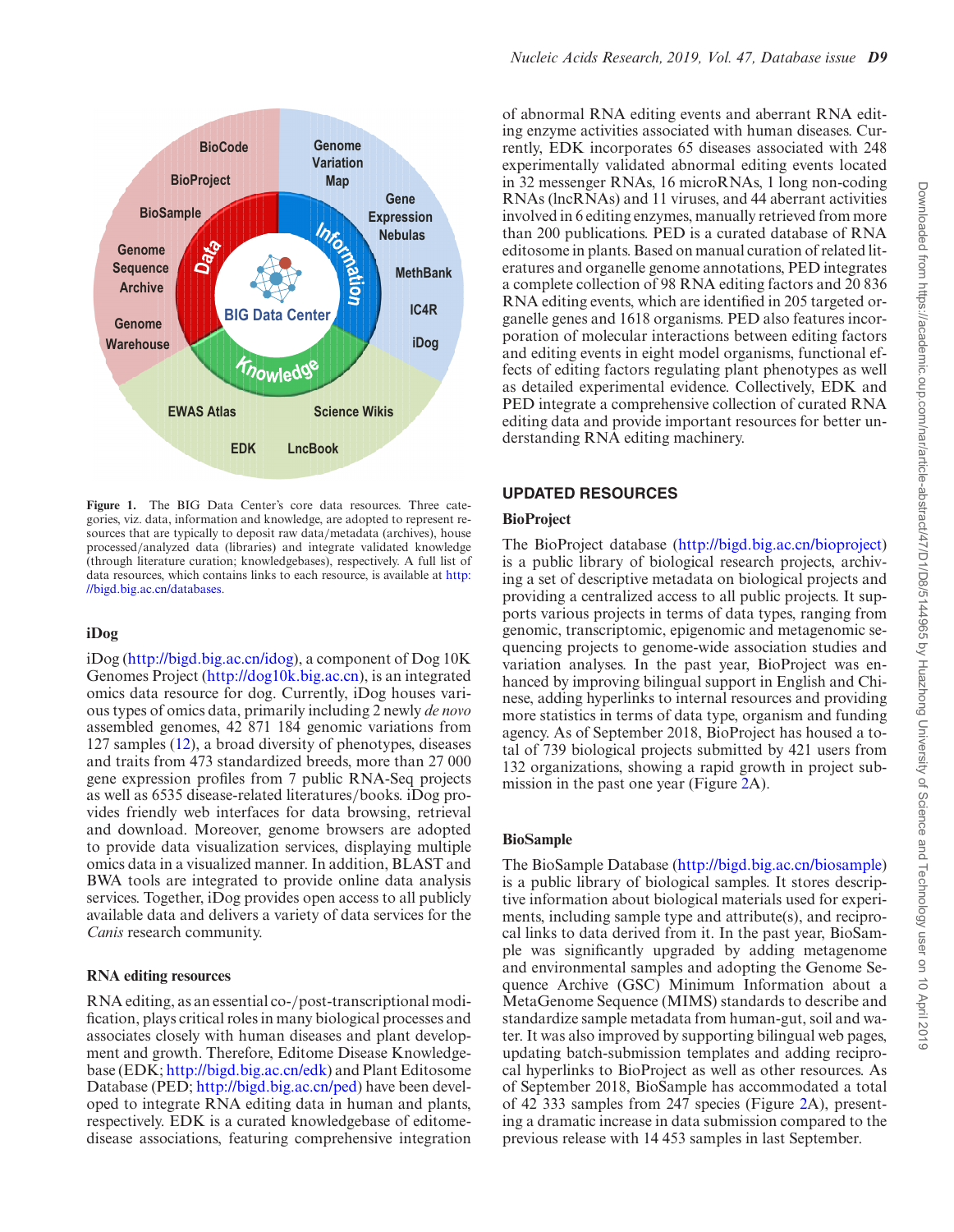<span id="page-2-0"></span>

**Figure 2.** Statistics of data submissions to BioProject, BioSample and GSA. (**A**) Data statistics of BioProject and BioSample. (**B**) Data statistics of Experiments and Runs as well as file size in GSA. All statistics are frequently updated and publicly available at [http://bigd.big.ac.cn/bioproject/,](http://bigd.big.ac.cn/bioproject/) <http://bigd.big.ac.cn/biosample/> and [http://bigd.big.ac.cn/gsa/.](http://bigd.big.ac.cn/gsa/)

#### **Genome Sequence Archive**

The Genome Sequence Archive (GSA; http://bigd.big.ac. [cn/gsa\) \(13\) is a public data repository for archiving raw se](http://bigd.big.ac.cn/gsa)quence reads. It accepts sequencing data submissions from all over the world and provides free access to all publicly available data for global scientific communities. In the past year, GSA has been greatly enhanced by supporting more sequencing platforms (such as BioNano, PacBio), improving bilingual support and documentation, and providing multiple statistics and charts for sample type, organism, platform, organization, download, etc. Till September 2018, GSA has archived a total of 28 660 Experiments and 31 348 Runs and housed more than 580 Terabytes of sequencing data (Figure 2B), exhibiting a rapid growth in data submission in contrast to the previous release (19 484 Experiments, 21 363 Runs, ∼360 Terabytes). According to the statistics [\(http://bigd.big.ac.cn/gsa/statistics\)](http://bigd.big.ac.cn/gsa/statistics), data housed by GSA that were submitted by ∼330 users from ∼100 organizations (including research institutions, universities, hospitals and companies), have been frequently downloaded by worldwide users. In addition, data submitted to GSA have

been reported in 43 journals, including Cell, Genome Research, Genomics Proteomics Bioinformatics, Nature, Plant Cell and PNAS. All released data in GSA are publicly accessible and downloadable at [ftp://download.big.ac.cn/gsa/.](ftp://download.big.ac.cn/gsa/)

#### **Genome Warehouse**

The Genome Warehouse (GWH; [http://bigd.big.ac.cn/gwh\)](http://bigd.big.ac.cn/gwh) is a public archival resource housing genome-scale data for a wide range of species. Compared to the previous release, GWH has been significantly upgraded by accepting more data types (including whole genome, chloroplast, mitochondrion and plasmid) and improving web services for data submission, release and sharing. Particularly, the current version of GWH is able to accept both online and offline submissions. Besides, it provides application programming interfaces to enable automatic data exchange. For each collected genome assembly, GWH incorporates detailed descriptive information, including biological sample metadata, genome assembly metadata, sequence data and genome annotation, and offers standardized quality control for genome sequence and annotation. In addition to 150 released genome assemblies integrated from NCBI [\(14\)](#page-4-0), GWH has accepted 128 direct submissions from both domestic and international institutions and covered a broad diversity of species, viz. animals, plants, fungi, bacteria, archaea and viruses. Among all direct submissions, 19 genome assemblies have been publicly released before September 2018. Clearly, GWH has a rapid growth in data submission and thus bears the great promise to serve as an important resource for genome related studies. Future directions of GWH include improvement of web interfaces for data submission, presentation and visualization, standardization of genome reannotation pipelines and incorporation of more quality control tools.

#### **Genome Variation Map**

The Genome Variation Map (GVM; http://bigd.big.ac.cn/ [gvm\) \(15\) is a public database of genome variations, in](http://bigd.big.ac.cn/gvm)cluding single nucleotide polymorphisms and small insertions and deletions. Unlike NCBI dbSNP and dbVar (which phased out support for non-human data and stopped accepting non-human data submissions from September 2017), GVM aims to collect, integrate and visualize genome variations for a wide range of species, including not only human but also cultivated plants (e.g. rice, maize), domesticated animals (e.g. chicken, goat) and featured species (e.g. giant panda, moso bamboo), and accepts submissions of different types of genome variations from all over the world. The current release of GVM houses a total of ∼7.5 billion variants (including 6.4 billion single nucleotide polymorphism (SNPs) and 1.1 billion Indels) for 30 species; in contrast to the previous version, 2.5 billion variants of 1527 individuals for 11 species, including 2 animals (horse and tarpan) and 9 plants (carrot, cassava, common bean, cotton, cucumber, date palm, grape, Japanese apricot and rapeseed), are newly integrated. In addition, GVM has been greatly enriched by integrating 97 426 highquality genotype-to-phenotype (G2P) associations for 13 non-human species through literature curation. Moreover,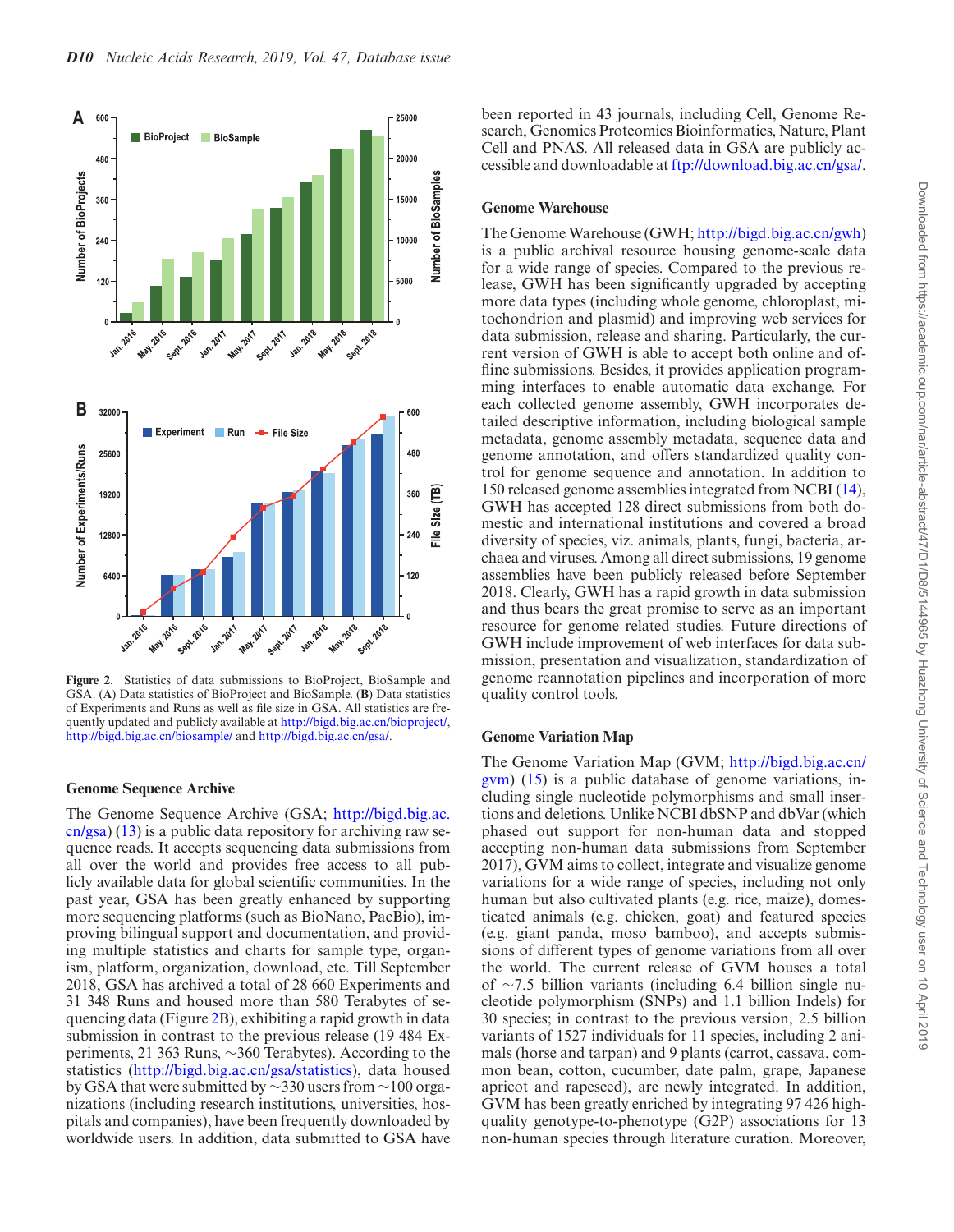GVM has accepted 12 genome variation dataset submissions, involving 18 597 samples primarily from human and duck. Meanwhile, protein domain information obtained from Pfam [\(16\)](#page-5-0) have been incorporated into GVM in order to enhance the annotation for functionally relevant variants. Collectively, GVM dedicates to integrating genomic variation data and G2P associations, with the aim to become a valuable resource for better understanding population genetic diversity and deciphering complex mechanisms associated with different phenotypes, especially for domesticated animals and cultivated plants.

#### **Science Wikis**

Science Wikis [\(http://bigd.big.ac.cn/sciencewikis\)](http://bigd.big.ac.cn/sciencewikis) is a catalog of biological knowledge wikis that are built based on MediaWiki (a free and open-source software wiki package) or wiki concept, with the aim to harness community intelligence in knowledge integration and curation. The current release of Science Wikis has six bio-wikis, including LncR-NAWiki [\(17\)](#page-5-0), RiceWiki [\(18\)](#page-5-0), ESND [\(19\)](#page-5-0), WikiCell [\(20\)](#page-5-0), ICG [\(21\)](#page-5-0) and one new resource Database Commons that is based on wiki concept. In the past year, the major updates of Science Wikis are as follows. LncRNAWiki (http:// [lncrna.big.ac.cn\) has been updated by curating more exper](http://lncrna.big.ac.cn)imentally validated human lncRNAs and associating lncR-NAs with human diseases; a total of 1867 featured lncRNAs have been manually community-curated based on published literatures and 1502 of them have been associated with cancer and other diseases. Since LncRNAWiki, built based on MediaWiki, has significant limitations on managing structured data and providing customized functionalities, we de[veloped an expert-curation-based resource, LncBook \(http:](http://bigd.big.ac.cn/lncbook) //bigd.big.ac.cn/lncbook), as a complement to communitycuration-based LncRNAWiki. LncBook houses a large number of 270 044 lncRNAs, integrates an abundance of multi-omics data from expression, methylation, genome variation and lncRNA–miRNA interaction, and identifies 97 998 lncRNAs that are putatively associated with diseases. Database Commons [\(http://databasecommons.org\)](http://databasecommons.org) is a curated catalog of global biological databases that provides open access to a comprehensive collection of publicly available databases encompassing different data types and spanning diverse organisms. Currently, it contains descriptive metadata for a total of 4478 databases, involving  $~\sim$ 500 organisms and  $~\sim$ 2100 organizations throughout the world. RiceWiki [\(http://ricewiki.big.ac.cn\)](http://ricewiki.big.ac.cn) is a wiki-based, publicly editable and open-content platform for community curation of rice genes. The current release of RiceWiki includes community annotations for more than 600 genes, which were obtained through literature curation of more than 1000 published articles.

#### **Information Commons for Rice**

Information Commons for Rice (IC4R; [http://ic4r.org\)](http://ic4r.org) [\(22\)](#page-5-0) is an integrated resource containing multiple omics data for rice. With the rapid advances in high-throughput sequencing technologies, the availability of massive RNA-Seq data in rice offers great opportunities to refine rice gene models. Based on large-scale RNA-Seq datasets, IC4R has been upgraded by reannotating the rice genome (*Oryza sativa* L. ssp. japonica), providing more complete and accurate characterization of rice gene models and accordingly releasing a new annotation system – IC4R-2.0. By comparison with the previous annotation systems, IC4R-2.0 significantly improves the completeness of gene structure, identifies a number of novel genes, lncRNAs and circular RNAs, and integrates a variety of functional annotations. As a consequence, IC4R-2.0 achieves higher integrity and quality primarily attributable to massive RNA-Seq data adopted in genome reannotation. Additionally, IC4R has been considerably updated by providing more friendly web interfaces and implementing a series of useful online tools, which together makes it a valuable resource for comparative and functional genomic studies in rice and other monocotyledonous species.

#### **BIG Search**

BIG Search [\(http://bigd.big.ac.cn/search\)](http://bigd.big.ac.cn/search), a scalable text search engine based on ElasticSearch (a highly scalable open-source full-text search and analytics engine based on Apache Lucene), delivers a one-stop search service that executes a query against massive indexed data provided by multiple different resources. In the era of big data where the quantity of biological data and the number of database resources continue to grow, BIG Search provides crossdomain search and facilitates users to gain access to a variety of database resources, inside and outside of the BIG Data Center. In the current version, BIG Search has integrated data indexes from 20 partner databases, among which representative partners are AnimalTFDB [\(23\)](#page-5-0) that is a database of genome-wide transcription factors and cofactors in 97 animals, iUUCD [\(24\)](#page-5-0) that is an integrated database of regulators for ubiquitin and ubiquitinlike conjugations, LncRNADisease  $(25)$  that is a database of lncRNA-disease associations, lncRNASNP [\(26\)](#page-5-0) that is a database of functional SNPs and mutations in human and mouse lncRNAs, PceRBase [\(27\)](#page-5-0) that is a database of plant competing endogenous RNAs, PlantTFDB [\(28\)](#page-5-0) that is a database of plant transcriptional factors, RhesusBase [\(29\)](#page-5-0) that is a knowledgebase for the monkey research com-munity, SEGreg [\(30\)](#page-5-0) that is a database for human specifically expressed genes and their regulations in cancer and normal tissues and THANATOS [\(31\)](#page-5-0) that is an integrative resource of proteins and post-translational modifications in the regulation of autophagy and cell death. A full list of partner databases containing their corresponding links is available at [http://bigd.big.ac.cn/partners.](http://bigd.big.ac.cn/partners) Accordingly, BIG Search has been significantly updated by incorporating a huge number of data indexes and providing interdomain navigation to a wide range of biomedical data in many database resources.

## **BIG Submission**

BIG Submission [\(http://bigd.big.ac.cn/gsub\)](http://bigd.big.ac.cn/gsub), previously named as Gsub, is a unified submission portal that provides submission services for a series of database resources in the BIG Data Center, including BioProject, BioSample, BioCode, GSA, GWH and GVM. BIG Submission has un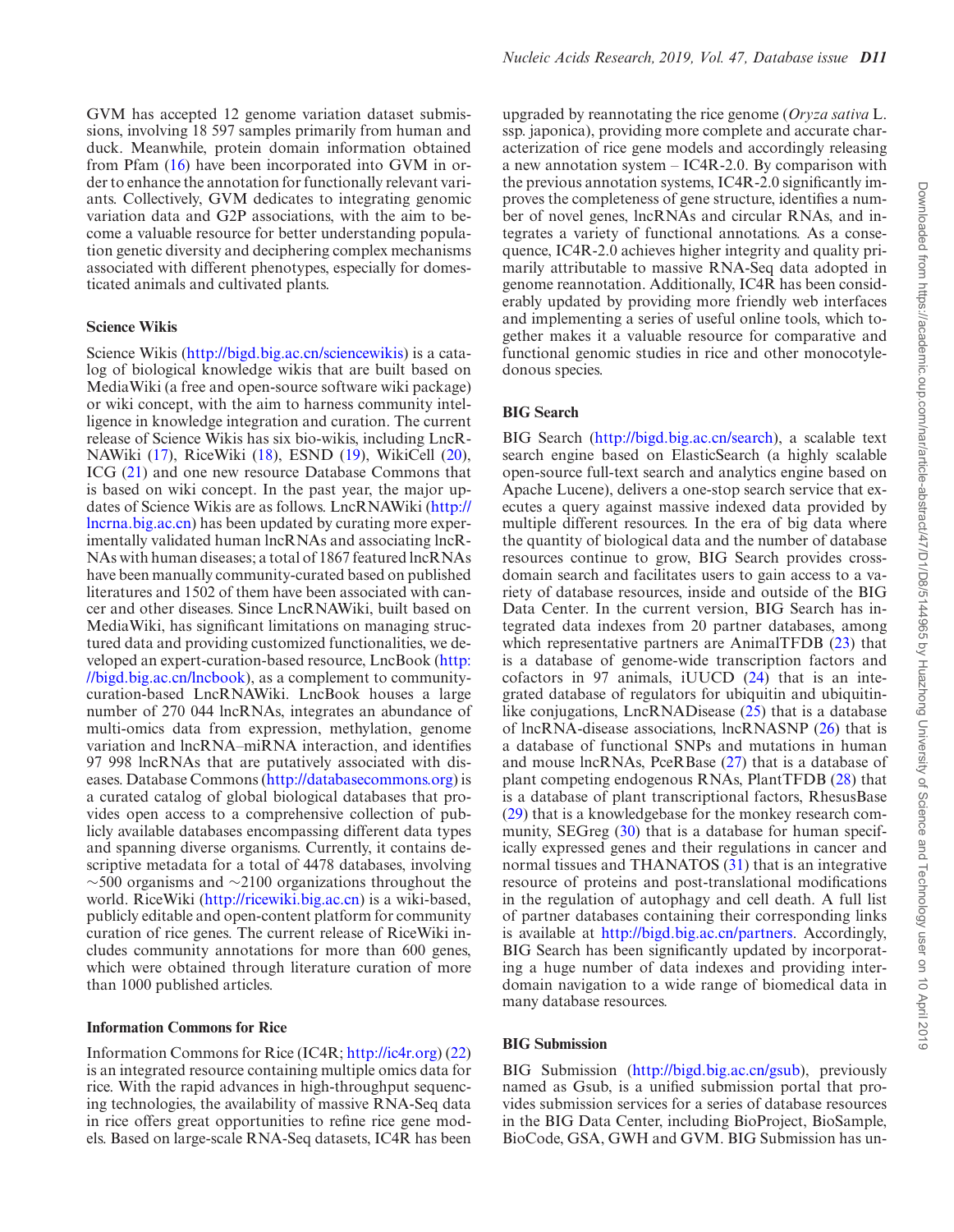<span id="page-4-0"></span>dergone significant updates in the past year; its backend infrastructure has been upgraded by increasing the network bandwidth and expanding the storage and computing resources, with the purpose to meet the needs of the rapid growth of data submissions. Additionally, it has been updated by improving submission services with more friendly web interfaces and providing better bilingual support and documentation.

## **BIG SSO**

The BIG Single Sign-On (SSO; [http://bigd.big.ac.cn/sso\)](http://bigd.big.ac.cn/sso) is a user access control system that enables users to access a family of web systems in the BIG Data Center while just providing their credentials only once. Users just signon any system once and then grant access to the rest of systems without using different usernames or passwords. Till September 2018, there are eight database resources equipped with BIG SSO, greatly facilitating users to submit data or provide community annotations. Meanwhile, BIG SSO provides personal profiles for all registered users; for each user, it not only contains registration information but also provides data statistics of all relevant submissions. Ongoing developments are equipment of SSO in other database resources of the BIG Data Center where authentication is required.

## **CONCLUDING REMARKS**

The BIG Data Center provides open access to a suite of database resources, with the aim to support worldwide research activities in both academia and industry. In the past year, it has been significantly updated by accepting more data submissions, integrating different types of data, conducting value-added curation, developing new database resources and improving web interfaces and services. Albeit relatively young, the BIG Data Center has gained an increasing number of data submissions as well as funding support from the government and CAS. Considering the exponentially growing volume of biological data powered by advanced sequencing technologies toward higher throughput and lower cost, we initialized to set up the Global Biodiversity and Health Big Data (BHBD) Alliance (http://bhbd[alliance.org\), a non-profit, non-governmental organization](http://bhbd-alliance.org) under the framework of 'Open Biodiversity and Health Big Data Initiative' by the International Union of Biological Sciences. Based on the BIG Data Center, the BHBD Alliance is committed to promoting biodiversity and health big data sharing in the world. Taken together, the BIG Data Center will continue to grow to offer a wide range of data services in aid of worldwide research activities for big data deposition, integration and translation.

## **ACKNOWLEDGEMENTS**

We thank a number of users for submitting data, providing annotations, sending suggestions and reporting bugs. The BIG Data Center is indebted to its funders, including the Ministry of Science and Technology of China, the Natural Science Foundation of China, the CAS and BIG.

## **FUNDING**

Strategic Priority Research Program of the Chinese Academy of Sciences (CAS) [XDA19050302, XDB13040500, XDA08020102]; National Key Research & Development Program of China [2018YFC0310602, 2017YFC0907502, 2017YFC0907503, 2017YFC0908403, 2017YFC1201200, 2016YFC0901603, 2016YFB0201702, 2016YFC0901903, 2016YFE0206600]; National Natural Science Foundation of China [31771465, 31671360, 31571358]; International Partnership Program of the CAS [153F11KYSB20160008]; 13th Five-year Informatization Plan of CAS [XXH13505-05]; Key Program of the Chinese Academy of Sciences [KJZD-EW-L14]; Key Technology Talent Program of the CAS; The 100 Talent Program of the Chinese Academy of Sciences; The Youth Innovation Promotion Association of the CAS [2017141, 2018134]; The Special Project on Precision Medicine under the National Key R&D Program [SQ2017YFSF090210]; The Open Biodiversity and Health Big Data Initiative of IUBS. Funding for open access charge: Strategic Priority Research Program of the CAS [XDA19050302]. *Conflict of interest statement.* None declared.

#### **REFERENCES**

- 1. BIG Data Center Members (2018) Database Resources of the BIG Data Center in 2018. *Nucleic Acids Res.*, **46**, D14–D20.
- 2. BIG Data Center Members (2017) The BIG Data Center: from deposition to integration to translation. *Nucleic Acids Res.*, **45**,  $D18-D24$
- 3. Goodwin,S., McPherson,J.D. and McCombie,W.R. (2016) Coming of age: ten years of next-generation sequencing technologies. *Nat. Rev. Genet.*, **17**, 333–351.
- 4. Guo,L., Winzer,T., Yang,X., Li,Y., Ning,Z., He,Z., Teodor,R., Lu,Y., Bowser,T.A., Graham,I.A. *et al.* (2018) The opium poppy genome and morphinan production. *Science*, doi: 10.1126/science.aat4096.
- 5. Ling,H.Q., Ma,B., Shi,X., Liu,H., Dong,L., Sun,H., Cao,Y., Gao,Q., Zheng,S., Li,Y. *et al.* (2018) Genome sequence of the progenitor of wheat A subgenome Triticum urartu. *Nature*, **557**, 424–428.
- 6. Nowoshilow,S., Schloissnig,S., Fei,J.F., Dahl,A., Pang,A.W.C., Pippel,M., Winkler,S., Hastie,A.R., Young,G., Roscito,J.G. *et al.* (2018) The axolotl genome and the evolution of key tissue formation regulators. *Nature*, **554**, 50–55.
- 7. Bickhart,D.M., Rosen,B.D., Koren,S., Sayre,B.L., Hastie,A.R., Chan,S., Lee,J., Lam,E.T., Liachko,I., Sullivan,S.T. *et al.* (2017) Single-molecule sequencing and chromatin conformation capture enable de novo reference assembly of the domestic goat genome. *Nat. Genet.*, **49**, 643–650.
- 8. Meng,C., Bai,C., Brown,T.D., Hood,L.E. and Tian,Q. (2018) Human gut microbiota and gastrointestinal cancer. *Genomics Proteomics & Bioinformatics*, **16**, 33–49.
- 9. Bonev,B. and Cavalli,G. (2016) Organization and function of the 3D genome. *Nat. Rev. Genet.*, **17**, 661–678.
- 10. Kelsey,G., Stegle,O. and Reik,W. (2017) Single-cell epigenomics: recording the past and predicting the future. *Science*, **358**, 69–75.
- 11. Karczewski,K.J. and Snyder,M.P. (2018) Integrative omics for health and disease. *Nat. Rev. Genet.*, **19**, 299–310.
- 12. Bai,B., Zhao,W.M., Tang,B.X., Wang,Y.Q., Wang,L., Zhang,Z., Yang,H.C., Liu,Y.H., Zhu,J.W., Irwin,D.M. *et al.* (2015) DoGSD: the dog and wolf genome SNP database. *Nucleic Acids Res.*, **43**, D777–D783.
- 13. Wang,Y., Song,F., Zhu,J., Zhang,S., Yang,Y., Chen,T., Tang,B., Dong,L., Ding,N., Zhang,Q. *et al.* (2017) GSA: genome sequence archive. *Genomics Proteomics & Bioinformatics*, **15**, 14–18.
- 14. Coordinators,N.R. (2018) Database resources of the National Center for Biotechnology Information. *Nucleic Acids Res.*, **46**, D8–D13.
- 15. Song,S., Tian,D., Li,C., Tang,B., Dong,L., Xiao,J., Bao,Y., Zhao,W., He,H. and Zhang,Z. (2018) Genome Variation Map: a data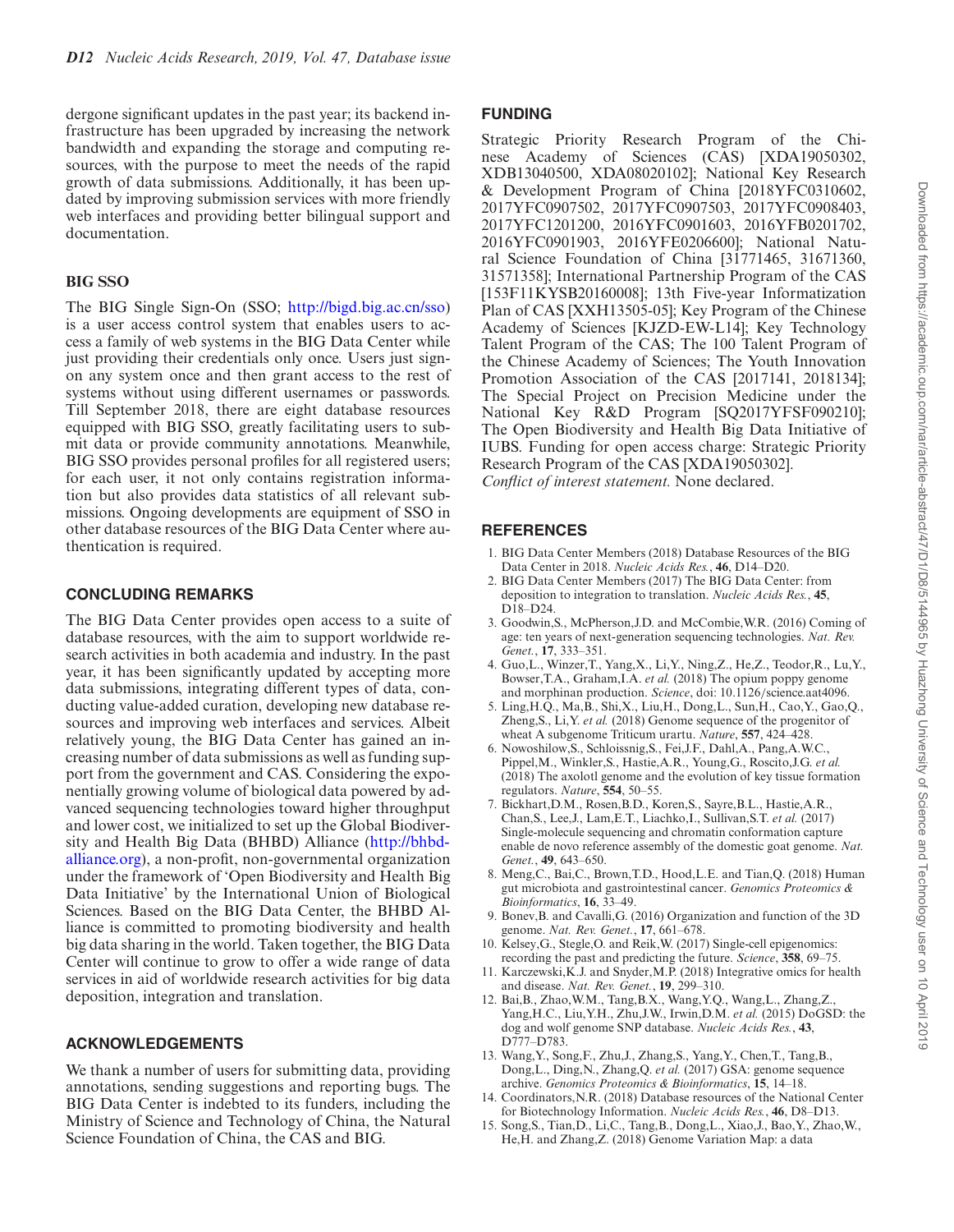<span id="page-5-0"></span>repository of genome variations in BIG Data Center. *Nucleic Acids Res.*, **46**, D944–D949.

- 16. Finn,R.D., Coggill,P., Eberhardt,R.Y., Eddy,S.R., Mistry,J., Mitchell,A.L., Potter,S.C., Punta,M., Qureshi,M., Sangrador-Vegas,A. *et al.* (2016) The Pfam protein families database: towards a more sustainable future. *Nucleic Acids Res.*, **44**, D279–D285.
- 17. Ma,L.N., Li,A., Zou,D., Xu,X.J., Xia,L., Yu,J., Bajic,V.B. and Zhang,Z. (2015) LncRNAWiki: harnessing community knowledge in collaborative curation of human long non-coding RNAs. *Nucleic Acids Res.*, **43**, D187–D192.
- 18. Zhang,Z., Sang,J., Ma,L., Wu,G., Wu,H., Huang,D., Zou,D., Liu,S., Li,A., Hao,L. *et al.* (2013) RiceWiki: a wiki-based database for community curation of rice genes. *Nucleic Acids Res.*, **42**, D1222–D1228.
- 19. Dai,L., Xu,C., Tian,M., Sang,J., Zou,D., Li,A., Liu,G., Chen,F., Wu,J., Xiao,J. *et al.* (2013) Community intelligence in knowledge curation: an application to managing scientific nomenclature. *PLoS One*, **8**, e56961.
- 20. Zhao,D., Wu,J., Zhou,Y., Gong,W., Xiao,J. and Yu,J. (2012) WikiCell: a unified resource platform for human transcriptomics research. *OMICS*, **16**, 357–362.
- 21. Sang,J., Wang,Z., Li,M., Cao,J., Niu,G., Xia,L., Zou,D., Wang,F., Xu,X., Han,X. *et al.* (2018) ICG: a wiki-driven knowledgebase of internal control genes for RT-qPCR normalization. *Nucleic Acids Res.*, **46**, D121–D126.
- 22. IC4R Project Consortium. (2016) Information Commons for Rice (IC4R). *Nucleic Acids Res.*, **44**, D1172–D1180.
- 23. Hu,H., Miao,Y.R., Jia,L.H., Yu,Q.Y., Zhang,Q. and Guo,A.Y. (2019) AnimalTFDB 3.0: a comprehensive resource for annotation and prediction of animal transcription factors. *Nucleic Acids Res.*, doi: 10.1093/nar/gky1822.
- 24. Zhou,J., Xu,Y., Lin,S., Guo,Y., Deng,W., Zhang,Y., Guo,A. and Xue,Y. (2018) iUUCD 2.0: an update with rich annotations for ubiquitin and ubiquitin-like conjugations. *Nucleic Acids Res.*, **46**, D447–D453.
- 25. Chen,G., Wang,Z., Wang,D., Qiu,C., Liu,M., Chen,X., Zhang,Q., Yan,G. and Cui,Q. (2013) LncRNADisease: a database for long-non-coding RNA-associated diseases. *Nucleic Acids Res.*, **41**, D983–D986.
- 26. Miao,Y.R., Liu,W., Zhang,Q. and Guo,A.Y. (2018) lncRNASNP2: an updated database of functional SNPs and mutations in human and mouse lncRNAs. *Nucleic Acids Res.*, **46**, D276–D280.
- 27. Yuan,C., Meng,X., Li,X., Illing,N., Ingle,R.A., Wang,J. and Chen,M. (2017) PceRBase: a database of plant competing endogenous RNA. *Nucleic Acids Res.*, **45**, D1009–D1014.
- 28. Jin,J., Tian,F., Yang,D.C., Meng,Y.Q., Kong,L., Luo,J. and Gao,G. (2017) PlantTFDB 4.0: toward a central hub for transcription factors and regulatory interactions in plants. *Nucleic Acids Res.*, **45**, D1040–D1045.
- 29. Zhang,S.J., Liu,C.J., Shi,M., Kong,L., Chen,J.Y., Zhou,W.Z., Zhu,X., Yu,P., Wang,J., Yang,X. *et al.* (2013) RhesusBase: a knowledgebase for the monkey research community. *Nucleic Acids Res.*, **41**, D892–D905.
- 30. Tang,Q., Zhang,Q., Lv,Y., Miao,Y.R. and Guo,A.Y. (2018) SEGreg: a database for human specifically expressed genes and their regulations in cancer and normal tissue. *Brief Bioinform.*, doi: 10.1093/bib/bbx1173.
- 31. Deng,W., Ma,L., Zhang,Y., Zhou,J., Wang,Y., Liu,Z. and Xue,Y. (2018) THANATOS: an integrative data resource of proteins and post-translational modifications in the regulation of autophagy. *Autophagy*, **14**, 296–310.

Corresponding author: Zhang Zhang<sup>1,2,3,4,\*</sup>

Co-corresponding authors: Wenming Zhao<sup>1,2,3,4,\*</sup>, Jingfa Xiao<sup>1,2,3, $*$ </sup>, Yiming Bao<sup>1,2,3,4, $*$ </sup>

**BIG DATA CENTER MEMBERS** (Arranged by project role and then by contribution except for Team Leader (TL), as indicated)

BioCode: Fan Wang<sup>1</sup>, Lili Hao<sup>1,2</sup> (TL)

**BioProject, BioSample & GSA:** Junwei Zhu<sup>1,#</sup>, Tingting Chen<sup>1,#</sup>, Sisi Zhang<sup>1,#</sup>, Xu Chen<sup>1,#</sup>, Bixia Tang<sup>1,3</sup>,

Qing Zhou1,3, Zhonghuang Wang1,3, Lili Dong1, Yanqing Wang<sup>1,#</sup> (TL)

**GWH:** Yingke Ma<sup>1,2,#</sup>, Fan Wang<sup>1,2</sup>, Zhewen Zhang<sup>1,2</sup>, Zhonghuang Wang<sup>1,2,3</sup>, Meili Chen<sup>1,2,#</sup> (TL)

GVM: Dongmei Tian<sup>1,#</sup>, Cuiping Li<sup>1,#</sup>, Lili Dong<sup>1,#</sup>, Xufei Teng<sup>1,2,3,#</sup>, Bixia Tang<sup>1,3,#</sup>, Zhenglin Du<sup>1</sup>, Na Yuan<sup>1</sup>, Jingyao Zeng<sup>1</sup>, Zhewen Zhang<sup>1,2</sup>, Jinyue Wang<sup>1,2,3</sup>, Shuo Shi<sup>1,2,3</sup>, Yadong Zhang<sup>1,2,3</sup>, Qi Wang<sup>1,2,3</sup>, Mengyu Pan<sup>1,2,3</sup>, Qiheng Qian<sup>1,2,3</sup>, Shuhui Song<sup>1,2,#</sup> (TL)

GEN & RNA Editing: Guangyi Niu<sup>1,2,3,#</sup>, Man Li<sup>1,2,3,#</sup>, Lin Xia<sup>1,2,3,#</sup>, Dong Zou<sup>1,2,#</sup>, Yuansheng Zhang<sup>1,2,3</sup>, Jian Sang<sup>1,2,3</sup>, Mengwei Li<sup>1,2,3</sup>, Yang Zhang<sup>1,2,3</sup>, Pei Wang<sup>1,2,3</sup>, Fan Wang<sup>1</sup>, Yadong Zhang<sup>1,2,3</sup>, Qianwen Gao<sup>1,2,3</sup>, Jingfa Xiao<sup>1,2,3,4</sup>,Lili Hao<sup>1,2</sup> (TL)

MethBank: Fang Liang<sup>1</sup>, Mengwei Li<sup>1,2,3</sup>, Dong Zou<sup>1,2</sup>, Rujiao  $Li^{1,2}$  (TL)

Science Wikis: Lin Liu<sup>1,2,3,#</sup>, Jiabao Cao<sup>1,2,3,#</sup>, Jian Sang<sup>1,2,3,#</sup>, Dong Zou<sup>1,2,#</sup>, Mengwei Li<sup>1,2,3</sup>, Amir A. Abbasi<sup>6</sup>, Huma Shireen<sup>6</sup>, Pei Wang<sup>1,2,3</sup>, Yang Zhang<sup>1,2,3</sup>, Zhao Li<sup>1,2,3</sup>, Qi Wang<sup>1,2,3</sup>, Lin Xia<sup>1,2,3</sup>, Zhuang Xiong<sup>1,2,3</sup>, Meiye Jiang<sup>1,2,3</sup>, Tongkun Guo<sup>1,2,3</sup>, Zhaohua Li<sup>1,2,3,4</sup>, Hao Zhang1,2,3, Mengyu Pan1,2,3, Lina Ma1,2,# (TL)

EWAS Atlas: Mengwei Li<sup>1,2,3,#</sup>, Guangyi Niu<sup>1,2,3</sup>, Lin  $Xia<sup>1,2,3</sup>,$  Dong Zou<sup>1,2</sup>, Yuansheng Zhang<sup>1,2,3</sup>, Jian Sang<sup>1,2,3</sup>, Zhaohua Li<sup>1,2,3,4</sup>, Ran Gao<sup>3,5</sup>, Rujiao Li<sup>1,2</sup>, Tao Zhang<sup>1,2,3</sup>, Yiming Bao<sup>1,2,3,4</sup>, Zhang Zhang<sup>1,2,3,4</sup> (TL)

**iDog:** Bixia Tang1,3,#, Qing Zhou1,3,#, Lili Dong1,#, Wulue Li<sup>7</sup>, Xiangquan Zhang<sup>7</sup>, Li Lan<sup>1</sup>, Shuang Zhai<sup>1</sup>, Yiming Bao<sup>1,2,3</sup>, Yaping Zhang<sup>7</sup>, Guodong Wang<sup>7</sup> (TL), Wenming  $Zhao<sup>1,3,4,*</sup>$  (TL)

**IC4R:** Jian Sang1,2,3,#, Zhennan Wang3,8,#, Dong Zou1,2,#, Yuansheng Zhang<sup>1,2,3</sup>, Lili Hao<sup>1,2,#</sup> (TL)

BHBD: Yiming Bao<sup>1,2,3,4</sup>, Zhang Zhang<sup>1,2,3,4</sup>, Wenming Zhao<sup>1,2,3,4</sup>, Jingfa Xiao<sup>1,2,3</sup>, Li Lan<sup>1</sup>, Yongbiao Xue<sup>3,4,3</sup> (Project Leader)

Hardware & System Administration: Yubin Sun<sup>1</sup>, Lei Yu<sup>1</sup>, Shuang Zhai<sup>1</sup>, Mingyuan Sun<sup>1</sup>, Huanxin Chen<sup>1</sup> (TL)

**Writing Group:** Zhang Zhang<sup>1,2,3,4,\*</sup>, Wenming Zhao<sup>1,2,3,4,\*</sup>, Jingfa Xiao<sup>1,2,3,\*</sup>, Yiming Bao<sup>1,2,3,4,\*</sup>, Shuhui Song<sup>1</sup>, Lili Hao<sup>1,2</sup>, Rujiao Li<sup>1</sup>, Lina Ma<sup>1,2</sup>, Yanqing Wang<sup>1</sup>, Bixia Tang<sup>1,3</sup>, Meili Chen<sup>1,2</sup>

**BIG DATA CENTER PARTNERS** (Listed in alphabetical order by database resources)

AnimalTFDB: Hui Hu<sup>9</sup>, An-Yuan Guo<sup>9</sup>

dbPAF & WERAM: Shaofeng Lin<sup>9</sup>, Yu Xue<sup>9</sup>

dbPPT: Chenwei Wang<sup>9</sup>, Yu Xue<sup>9</sup>

dbPSP: Wanshan Ning<sup>9</sup>, Yu Xue<sup>9</sup>

CGDB: Ying Zhang<sup>9</sup>, Yu Xue<sup>9</sup>

DEG & DoriC: Hao Luo<sup>10,11,12</sup>, Feng Gao<sup>10,11,12</sup>

**EKPD**: Yaping Guo<sup>9</sup>, Yu Xue<sup>9</sup>

**hTFtarget:** Qiong Zhang<sup>7</sup>, An-yuan Guo<sup>7</sup>

**iUUCD**: Jiaqi Zhou<sup>9</sup>, Yu Xue<sup>9</sup>

LncRNADisease: Zhou Huang<sup>13</sup>, Qinghua Cui<sup>13</sup>

**lncRNASNP:** Ya-Ru Miao<sup>9</sup>, An-Yuan Guo<sup>9</sup>

**MiCroKiTS**: Chen Ruan<sup>9</sup>, Yu Xue<sup>9</sup>

PceRBase: Chunhui Yuan<sup>14</sup>, Ming Chen<sup>14</sup>

**PlantTFDB**: Jin Jinpu<sup>15</sup>, Ge  $Gao<sup>15</sup>$ PLMD: Haodong  $\hat{X}u^7$ , Yu Xue<sup>7</sup>

RhesusBase: Yumei Li<sup>16</sup>, Chuan-Yun Li<sup>16</sup> **SEGreg:** Oing Tang<sup>9</sup>, An-Yuan Guo<sup>9</sup>